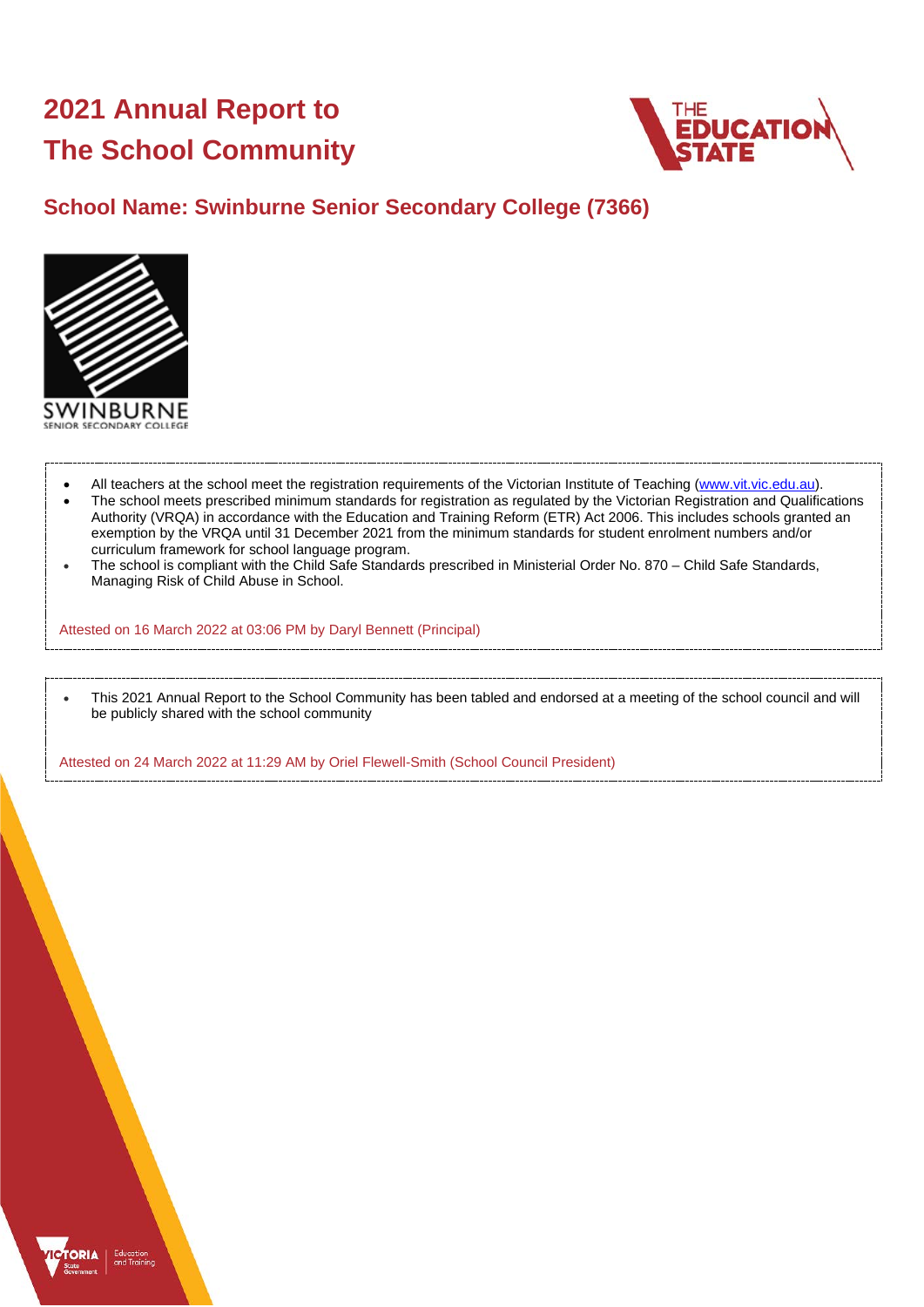

# How to read the Annual Report

## What does the *'About Our School'* commentary section of this report refer to?

The 'About our school' commentary provides a brief background on the school, an outline of the school's performance over the year and future directions.

The 'School Context' describes the school's vision, values and purpose. Details include the school's geographic location, size and structure, social characteristics, enrolment characteristics and special programs.

The 'Framework for Improving Student Outcomes (FISO)' section includes the improvement initiatives the school has selected and the progress they have made towards achieving them through the implementation of their School Strategic Plan and Annual Implementation Plan.

## What does the *'Performance Summary'* section of this report refer to?

The Performance Summary includes the following:

#### **School Profile**

- student enrolment information
- the school's 'Student Family Occupation and Education' category
- a summary of parent responses in the Parent Opinion Survey, shown against the statewide average for Secondary schools
- school staff responses in the area of School Climate in the School Staff Survey, shown against the statewide average for Secondary schools

#### **Achievement**

- English and Mathematics for Teacher Judgements against the curriculum
- English and Mathematics for National Literacy and Numeracy tests (NAPLAN)
- all subjects for Victorian Certificate of Education (VCE) examinations

#### **Engagement**

Student attendance and engagement at school, including:

- how many Year 7 students remain at the school through to Year 10
- how many exiting students go on to further studies or full-time work

#### **Wellbeing**

Student responses to two areas in the Student Attitudes to School Survey:

- Sense of Connectedness
- Management of Bullying

Results are displayed for the latest year and the average of the last four years (where available). As NAPLAN tests were not conducted in 2020, the NAPLAN 4-year average is the average of 2018, 2019 and 2021 data in the 2021 Performance Summary.

### Considering COVID-19 when interpreting the Performance Summary

The Victorian community's experience of COVID-19, including remote and flexible learning, had a significant impact on normal school operations in 2020 and 2021. This impacted the conduct of assessments and surveys. Readers should be aware of this when interpreting the Performance Summary.

For example, in 2020 and 2021 school-based surveys ran under changed circumstances, and NAPLAN was not conducted in 2020. Absence and attendance data during this period may have been influenced by local processes and procedures adopted in response to remote and flexible learning.

Schools should keep this in mind when using this data for planning and evaluation purposes.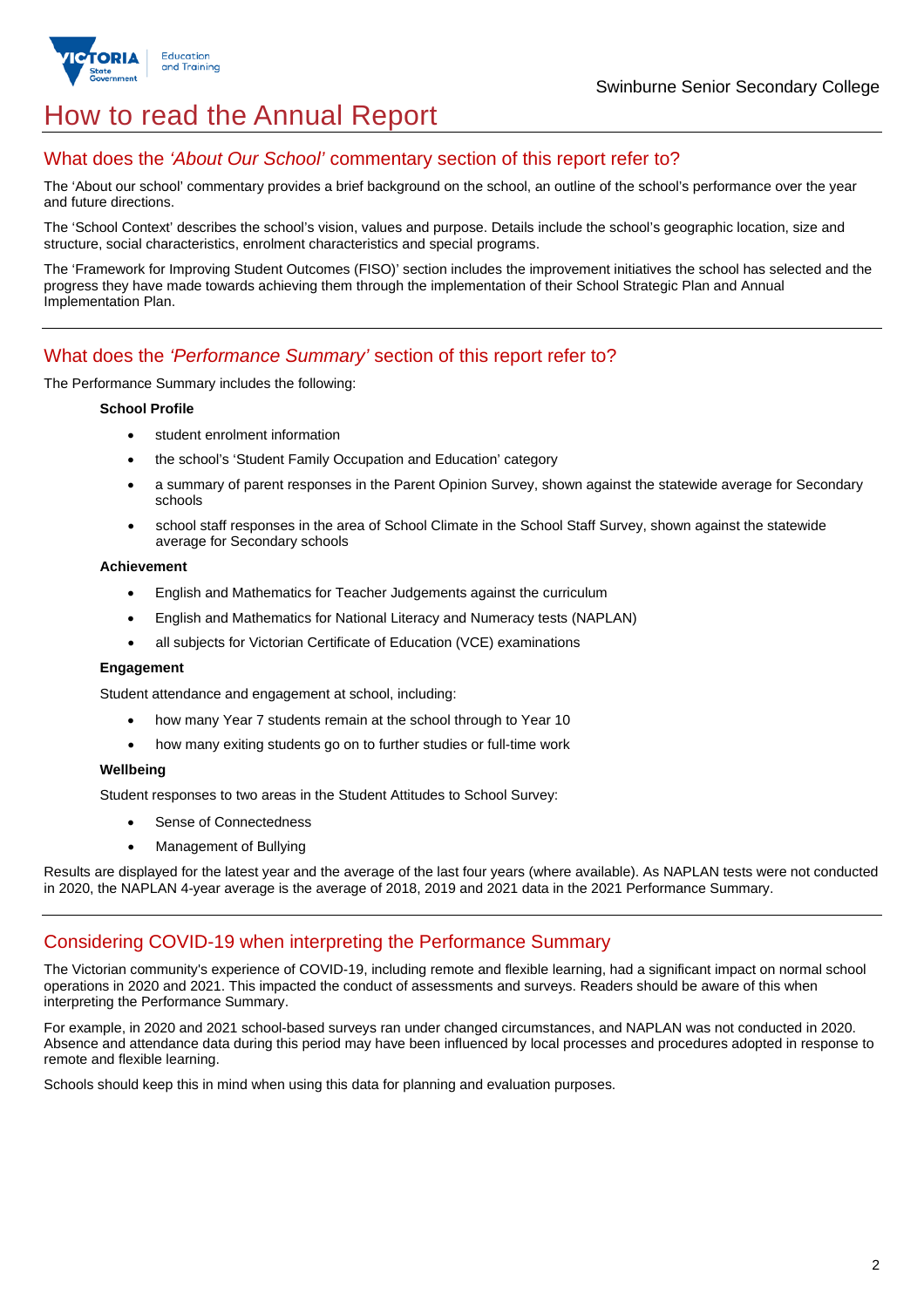

# How to read the Annual Report (continued)

### What do *'Similar Schools'* refer to?

Similar Schools are a group of Victorian government schools with similar characteristics to the school.

This grouping of schools has been created by comparing each school's socio-economic background of students, the number of non-English speaking students and the school's size and location.

## What does *'NDP'* or '*NDA*' mean?

'NDP' refers to no data being published for privacy reasons or where there are insufficient underlying data. For example, very low numbers of participants or characteristics that may lead to identification will result in an 'NDP' label.

'NDA' refers to no data being available. Some schools have no data for particular measures due to low enrolments. There may be no students enrolled in some year levels, so school comparisons are not possible.

Note that new schools only have the latest year of data and no comparative data from previous years. The Department also recognises unique circumstances in Specialist, Select Entry, English Language, Community Schools and schools that changed school type recently, where school-to-school comparisons are not appropriate.

# What is the *'Victorian Curriculum'*?

The Victorian Curriculum F–10 sets out what every student should learn during his or her first eleven years of schooling. The curriculum is the common set of knowledge and skills required by students for life-long learning, social development and active and informed citizenship.

The Victorian Curriculum is assessed through teacher judgements of student achievement based on classroom learning.

The curriculum has been developed to ensure that school subjects and their achievement standards enable continuous learning for all students, including students with disabilities.

The 'Towards Foundation Level Victorian Curriculum' is integrated directly into the curriculum and is referred to as 'Levels A to D'.

'Levels A to D' may be used for students with disabilities or students who may have additional learning needs. These levels are not associated with any set age or year level that links chronological age to cognitive progress (i.e., there is no age expected standard of achievement for 'Levels A to D').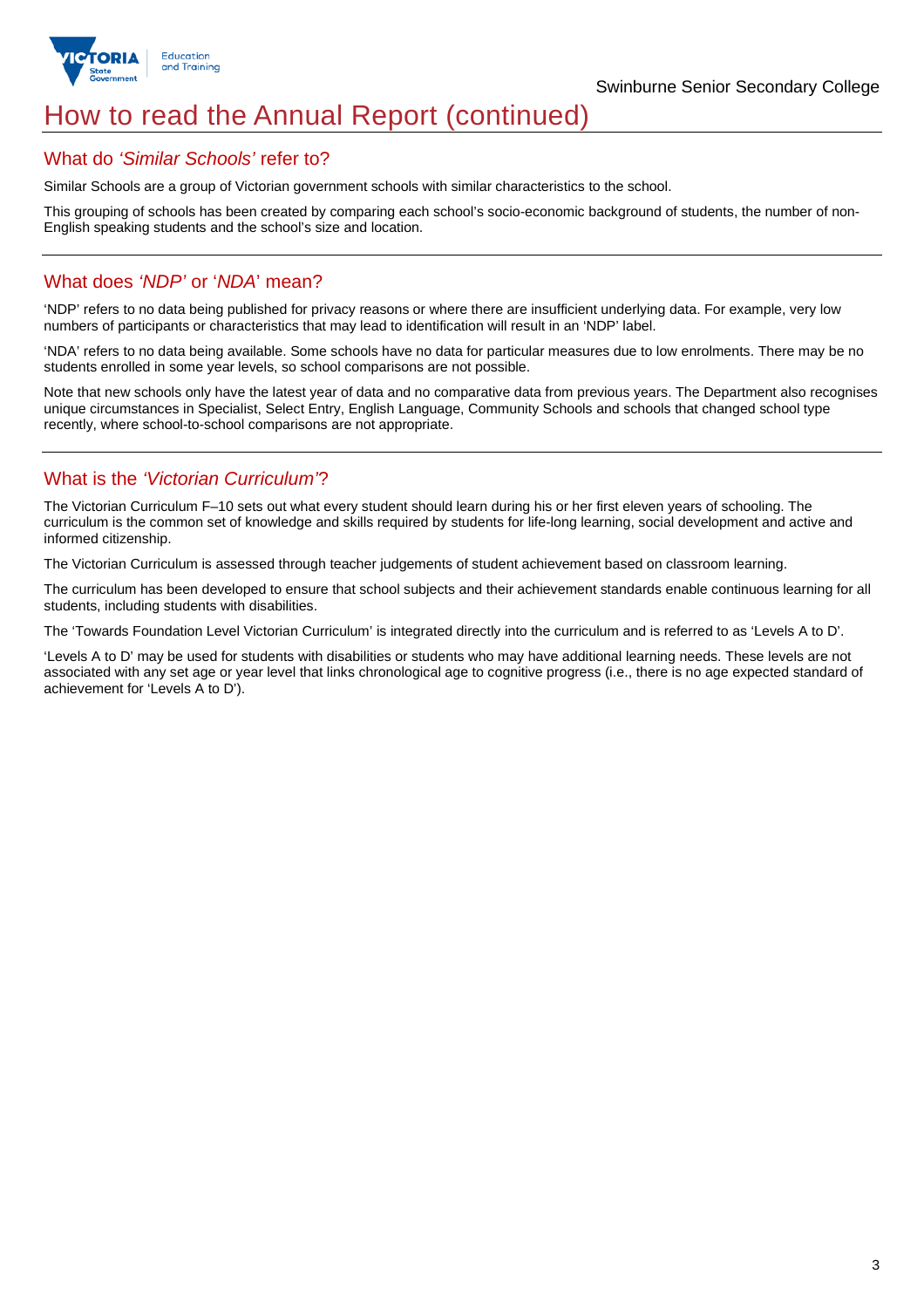



# **About Our School**

## School context

Swinburne Senior Secondary College is one of only ten stand-alone senior secondary government schools in Victoria. Located in Hawthorn, the College provides excellent facilities in a young adult learning environment where students are accepted as individuals.

Swinburne Senior Secondary College's vision is to enable independent, critical thinking that challenges and enriches learners' lives, creating citizens who contribute positively to the global community through intellectual endeavour, cultural acceptance and action. Students are encouraged to develop their individual identities through the pursuit of their learning goals and future career ambitions. The College fosters students' creative, analytical and critical thinking through delivery of the Victorian Certificate of Education (VCE), Vocational Education and Training (VET) certificates and Victorian Certificate of Applied Learning (VCAL) programs, offering a broad range subjects for senior students to make appropriate choices regarding their areas of interest and expertise.

Swinburne Senior Secondary College's mission is to develop lifelong learners with enquiring minds and a keen sense of curiosity. We encourage young adults to take educational risks, be responsible for their actions, and value the importance of respect, responsibility and commitment. As a senior-only college, the teachers at Swinburne Senior work to empower students to make their own decisions about their learning. Supporting students' individual needs is a key focus of the College, which is engendered through the teachers' respectful interactions with the students, embracing individual differences and encouraging them to adapt a growth-mindset approach to their studies.

The following values are central to the life of the College. We strive to apply these values in our everyday dealings with each other and in the development of our programs and policies. At Swinburne Senior Secondary College we value and enact:

- Respect
- **Responsibility**
- Commitment

Respect means:

- Respecting ourselves, others and our relationships
- Respecting ourselves and others in all we think, say and do
- Respecting our learning, community and environment.

#### Responsibility means:

Personal accountability is promoted for learning and conduct, encouraging all to make a positive contribution to the local and global community and the environment.

#### Commitment means:

All members of the College community strive for growth in all aspects of their education that will foster a love of learning and lead them to become independent learners.

Students may commence their enrolment at the College in Year 11 or Year 12. They have access to a broad range of VCE Studies, VCAL at Intermediate and Senior Levels and VET programs. The College hosts 13 VET programs on each evening throughout the week (excluding Friday) and all day on Wednesday. Students may also choose from a large number of other programs through the Inner Melbourne VET Cluster (IMVC) and travel off site to study these. The College continues to strive to provide students with information and skills so that they can take up extensive and diverse post-secondary pathways.

With a cohort of 390 students (267 female and 123 male), approximately 55% originated from government schools and 45% from non-government schools. In 2021 we had no students who were identified as having English as an Additional Language and there were 2 students with an Aboriginal or Torres Strait Islander background. The College is not registered to accept international students.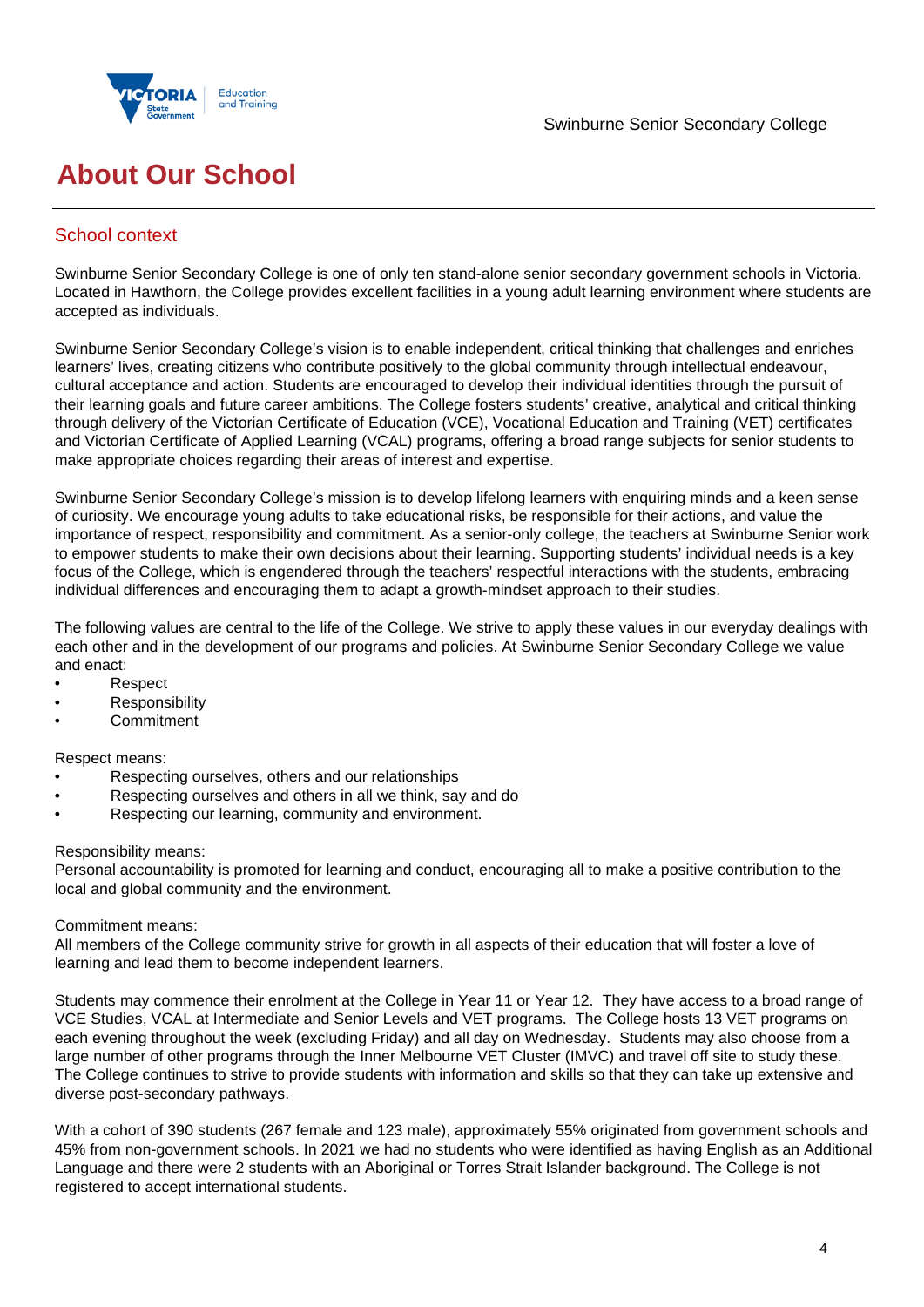

The College has 41 teaching staff, of whom 10 are part time. The College also has seven sessional VET teachers and four full-time and five part-time Education Support Staff. There are two full time Principal Class Officers, five Leading Teachers, two Learning Specialists and 30 Classroom Teachers.

As has been the case in previous years, the responses to the School Staff Survey-School Climate (percent endorsement of 60.0% compared to the State percent endorsement of 56.0%) remained very positive. The Parent General Satisfaction Summary (percent endorsement of 71.0% compared to the State percent endorsement of 67.0%) also continued the long term trend of positive results.

The measure of the overall socio-economic profile of the College is based on the Student Family Occupation and Education index (SFOE) which takes into account parents' occupations and education. The Overall Socio-Economic Band Profile of our students' families has not changed over the past ten years and is now classified as Low. In effect, this means that we are a Low Needs school.

The Victorian community's experience of Covid-19, including remote and flexible learning, had a significant impact on normal school operations. At Swinburne Senior Secondary College the usual DET surveys including the Attitude to School Survey for Students, Staff Survey and Parent Opinion Survey were completed. Although the participation rates for each of these surveys was very good and similar to previous years, there is a very strong likelihood that responses may have been impacted by individuals' experience of Covid-19.

# Framework for Improving Student Outcomes (FISO)

Through the 2019 self-evaluation and peer review process associated with our four yearly school review, the College was recognised for its school culture which was inclusive, supportive and maximised students' academic achievement. This was evidence by:

- The calm and orderly learning environment and the inclusive culture
- A range of processes that were implemented to ensure students were supported with a comprehensive

induction, both at the point of enrolment and throughout students' initial transition to the College

- A range of wellbeing supports that were available, widely accessed and valued
- Strong relationships between teachers and students

• Mentor groups that had a key role in supporting students' transition to the College and supporting them to achieve their best academically.

The College demonstrated that it was Embedding in ten of the sixteen elements of the Victorian Government's Framework for School Improvement Continua of Practice and Evolving in the other six.

Our challenges lie in our ability to continue to focus on developing our students by improving their learning outcomes, promoting their engagement in their learning and further enhancing their wellbeing.

The Key Improvement Strategies (KIS) linked to the three goals in the new School Strategic Plan, that was written and endorsed in June 2019, are explicitly linked to the schools' assessment against the FISO Continua of Practice, focussing on the areas identified for improvement.

1a. Build teacher capacity to implement a range of high-impact teaching strategies (FISO dimension: Evidence based high impact teaching strategies).

1b. Implement and evaluate a consistent approach to instructional practice (FISO dimension: Building practice excellence).

1c. Develop and implement professional learning opportunities that are collaborative and involve reflection and feedback (FISO dimension: Building practice excellence).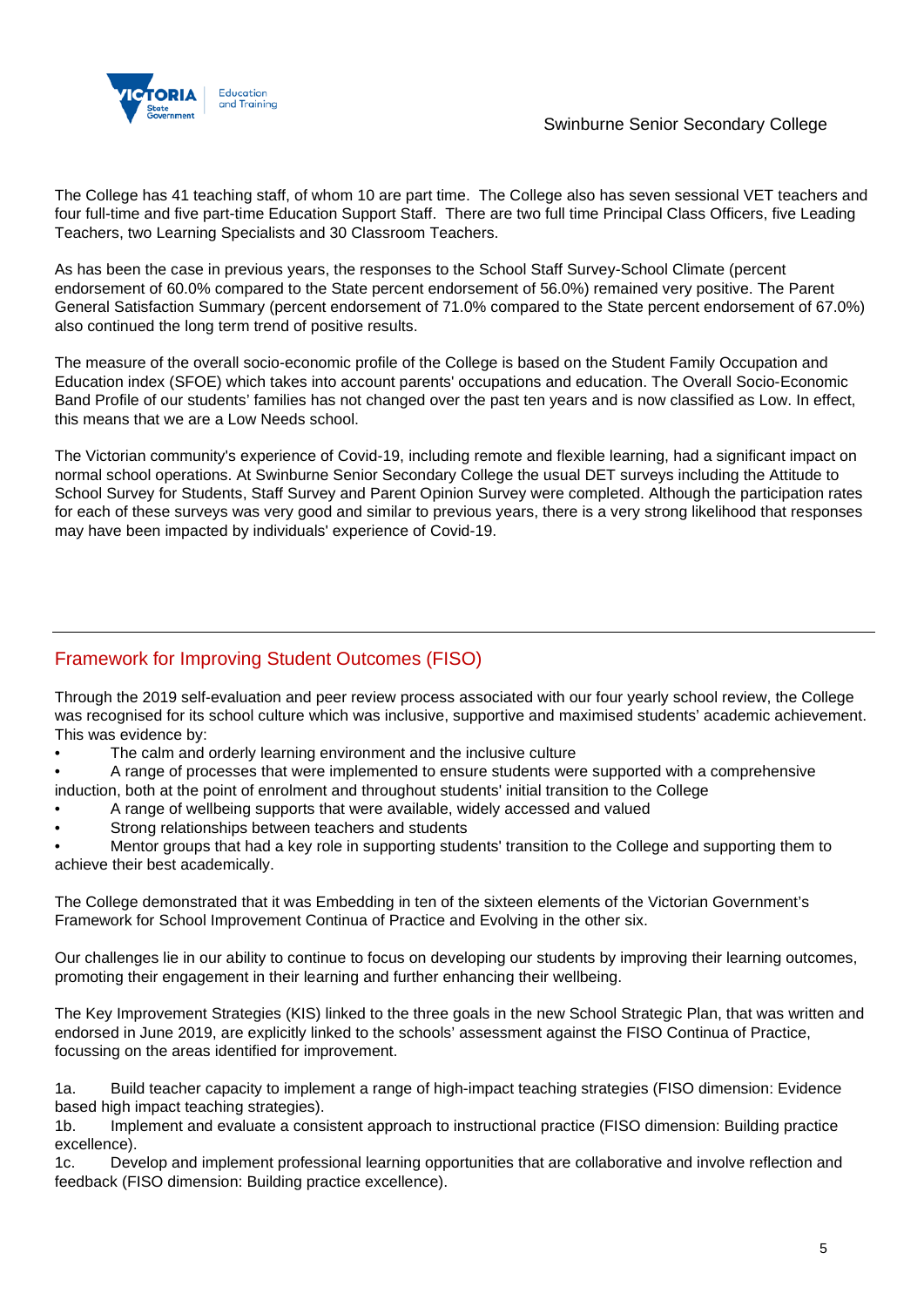

## Swinburne Senior Secondary College

2a. Strengthen the culture of high expectations for all students, parents and staff (FISO dimension: Setting expectations and promoting inclusion).

2b. Enhance the approaches to induction for all members of the school community, so that they are ongoing and sustainable (FISO dimension: Intellectual engagement and self-awareness).

2c. Empower student voice and agency to enhance student engagement (FISO dimension: Empowering students and building school pride).

3a. Enhance the whole school approach to pastoral care and advocacy to support student wellbeing and connectedness (FISO dimension: Health and well-being).

3b. Establish, implement and evaluate a whole school approach to the health and wellbeing of all members of the school community (FISO dimension: Health and well-being).

3c. Develop and nurture the College culture, vision and values (FISO dimension: Vision, values and culture).

With the coronavirus pandemic continuing to impact schools so heavily in 2021 the focus for the College was on the preparation and delivery of a remote learning program for our students and the successful return to face to face teaching in the second half of the year. Although this initially presented challenges for all teachers and students, the transition from face-to-face teaching to remote learning and back was highly successful.

The highlights related to the development of the KIS included:

- consolidation by teachers to provide more Differentiated learning activities was made (KIS 1a and 1b)
- an increase in the Effective teaching time (KIS 1a and 1b)
- an increase in Stimulated Learning (KIS 1a and 1b)
- According to the 2021 Parent Opinion Survey

Parent community engagement was 71% compared with 67% for the State. Communication between teachers and parents also improved with parents reporting increased levels of involvement with their child's education (KIS 2a).

The introduction of the Berry Street Education Model (BSEM) with staff training days and implementation at a classroom level (MIS 1b)

Throughout 2021, teachers continued to engage in collaborative, small and multi-disciplinary Pedagogical Research Teams (KIS 1a, 1b and 1c).

TERM 1 Teams were reformed from 2020 and continued to investigative questions that were constructed by each team.

TERMS 2 & 3 Teams devised their investigations through methodical implementation of their chosen High Impact Teaching Strategies (HITS), contextualised for their specific learner cohort.

TERM 4 Each Pedagogical Research Team presented their findings at the End of Year Professional Learning Season and produced a report.

### Achievement

The impact of covid on operations was managed well by the students and staff. Overall our students responded very well to the approach that was taken during the periods of remote learning. Students and teachers continued to follow our usual school timetable to deliver their online lessons.

The College does not have any data for teacher assessments against the VELS or any NAPLAN data as it is a senior (years 11 and 12) only institution.

The mean study score for all VCE subjects undertaken by students at this school was 28.4. This result was consistent with the previous four years 27.53 (2017), 28.11 (2018), 27.5 (2019) and 28.3 (2020). The four-year average (2018- 2021) result was 27.9.

After taking into account our students' characteristics, the mean study score was below what would reasonably be expected compared with Similar Schools.

The proportion of students who satisfactorily completed their VCE was 96%, which was pleasing given the students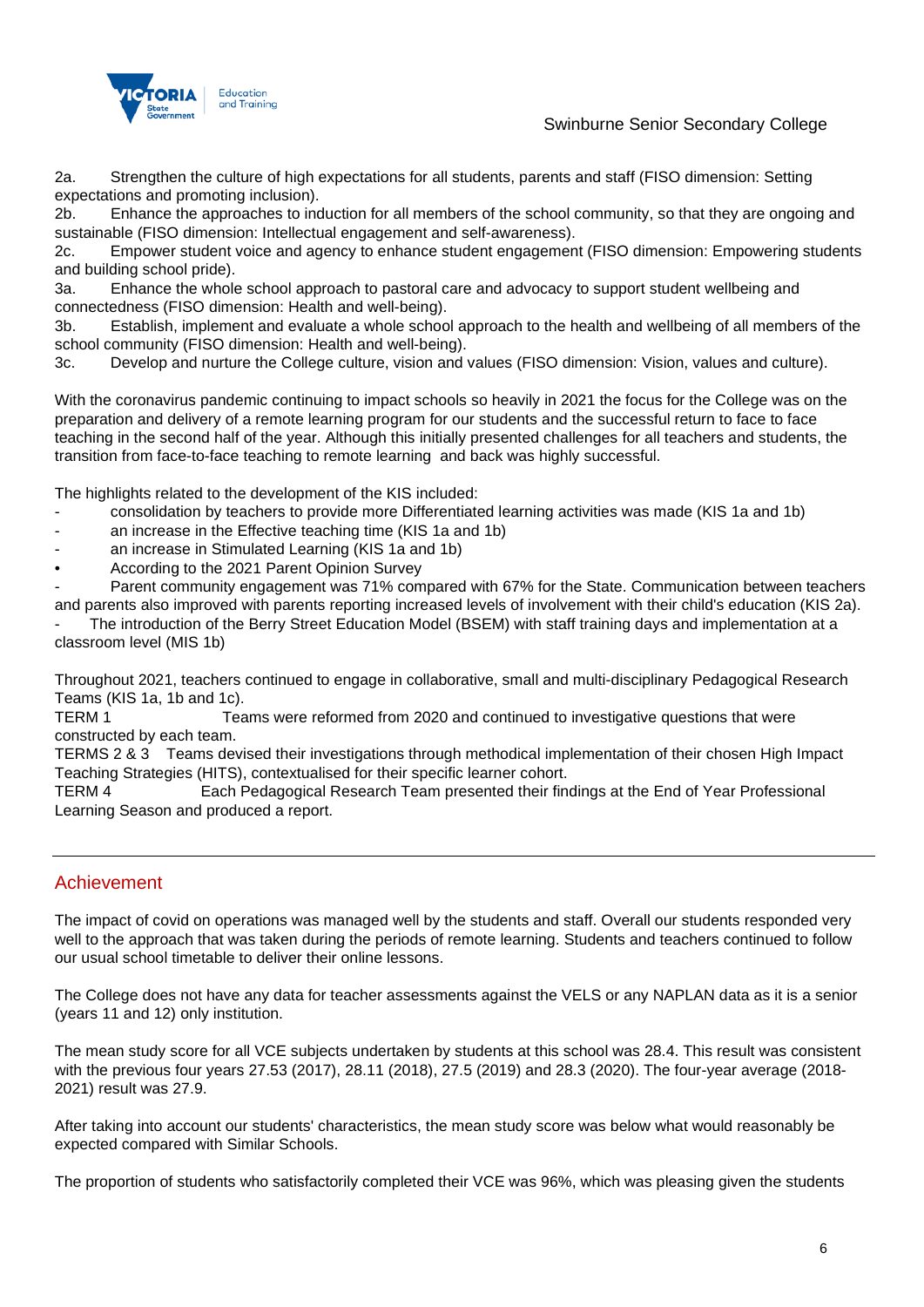

### Swinburne Senior Secondary College

completed the two years during the covid pandemic; 2017 (92%), 2018 (97%), 2019 (96%), and 2020 (98%)

The proportion of Victorian Certificate of Applied Learning (VCAL) credits satisfactorily completed in 2021 was 79% which was lower than the results of the previous four years-), 99% (2017), 93% (2018), 91% (2019) and 97% (2020).

The current strategic plan (2018-2022) details a range of strategies that are being adopted to ensure that our students' academic results are optimized. Considerable work has been undertaken using an action research model to raise teachers' awareness and delivery of high impact teaching strategies that will further improve instructional practice.

## Engagement

In 2021 the Absent Days per Full Time Equivalent for combined Year 11 and 12 was 26.9 days. The four year average was 23.2 days. It is worthwhile noting that the College's attendance policy for VCE students requires an attendance rate of at least 85%, which is equivalent to attending for 146 days of a possible 172 days or conversely, not attending for 26 days. At this rate, students satisfy the mandated requirement for attendance set by the Victorian Curriculum and Assessment Authority (VCAA) of at least 50 hours of instruction for each VCE unit of work.

The school has designed and implemented a new attendance policy which it hopes will improve the attendance data for the school. It has also commenced working with outside agencies to develop strategies to assist those at risk of leaving, or developing school refusal tendencies, to remain engaged in education.

The College's careers and pathways education program enables all students to access current information and to develop their decision making skills. It enables them to make informed choices regarding their transition from secondary schooling. In 2021, 74% of students applied for places at tertiary level. This result is in line with a decreasing number of students who are applying for tertiary places over the last four years. The majority of exiting students enrolled in tertiary courses in Creative Arts, Society and Culture or Management & Commerce.

### **Wellbeing**

Student Wellbeing continued to be a major focus of the College and due to the pandemic was the top priority for the College during 2021. Considerable effort was made to provide a supportive environment where young people could develop a strong connection to the College whilst completing their VCE or VCAL program in such an extraordinary year.

The results of the 2021 Attitudes to School Survey-Sense of Connectedness, the extent to which students feel they belong and enjoy attending school, was 70% which represented a decrease over the 2020 result of 81%. This measure has remained consistently high over 2018-2020 (74.0%) and is difficult to analyse in the context of covid and remote learning. This remains pleasing given that our students' previous educational experience has taken place in a variety of government (55%), independent and Catholic (45%) settings. Similarly, the results of the Attitudes to School Survey-Management of Bullying, the extent to which students feel they are safe from bullying and harassment, was 65% and represented an decrease over the 2020 result of 80%. The four year average for the College was 76.3% compared with the State result of 57.9%

The school has also employed a Mental Health Practitioner to assist in the wellbeing team. Having additional resources available to support students was a prioirity.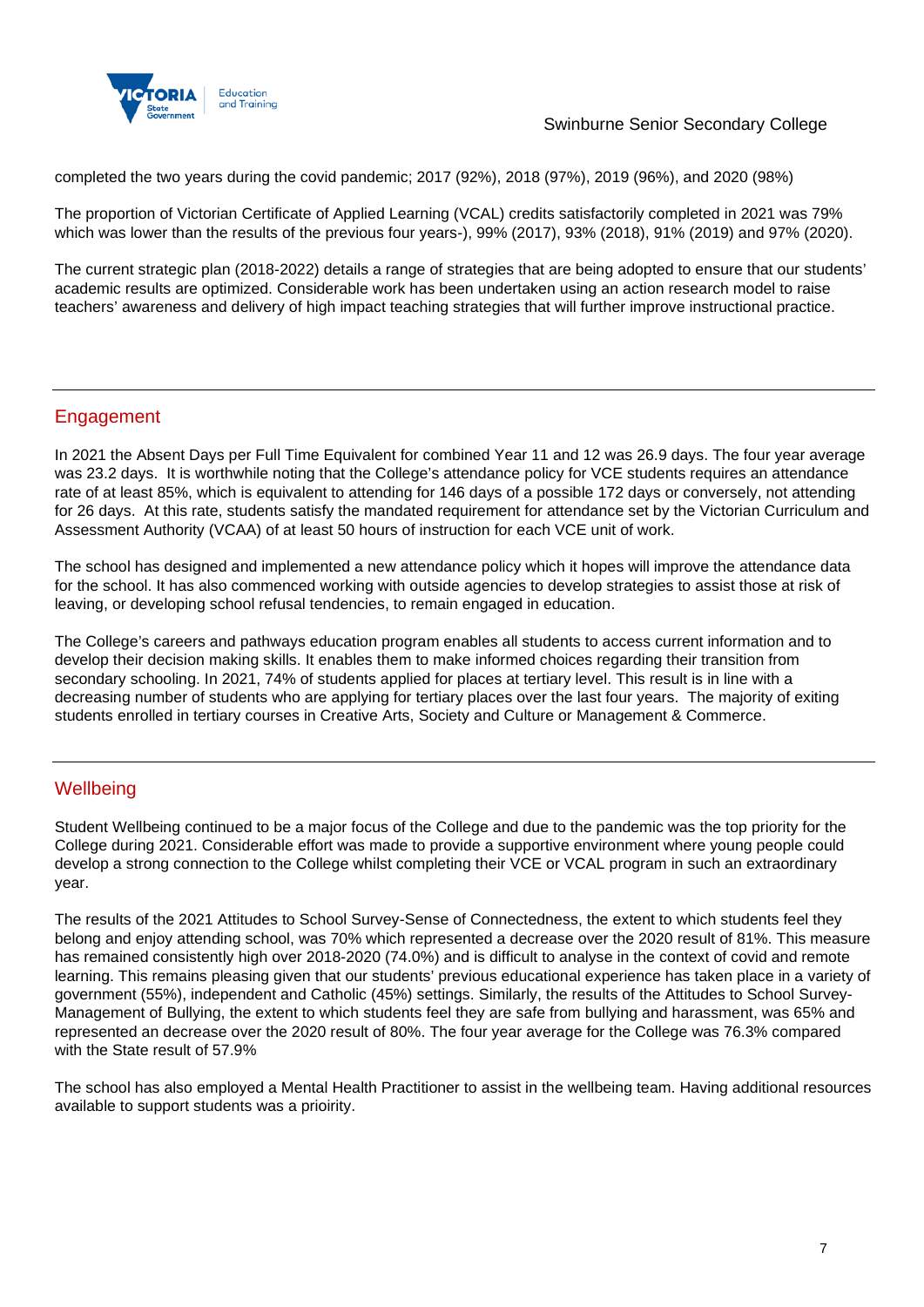

## Finance performance and position

The College ended the year in a sound financial position. All funds received from the Department, or raised by the school, have been expended, or committed to subsequent years, to support the achievement of educational outcomes and other operational needs of the school, consistent with Department policies, School Council approvals and the intent/purposes for which funding was provided or raised. The budget was in surplus as actual revenue from DET and Commonwealth grants, VET programs, Essential Student Learning Items and Voluntary Contributions was higher than anticipated. Due to Covid-19 and subsequent lockdowns, expenditure relating to salaries, utilities, excursions and the maintenance and procurement of equipment was considerably lower than projected.

#### **For more detailed information regarding our school please visit our website at <https://sssc.vic.edu.au/>**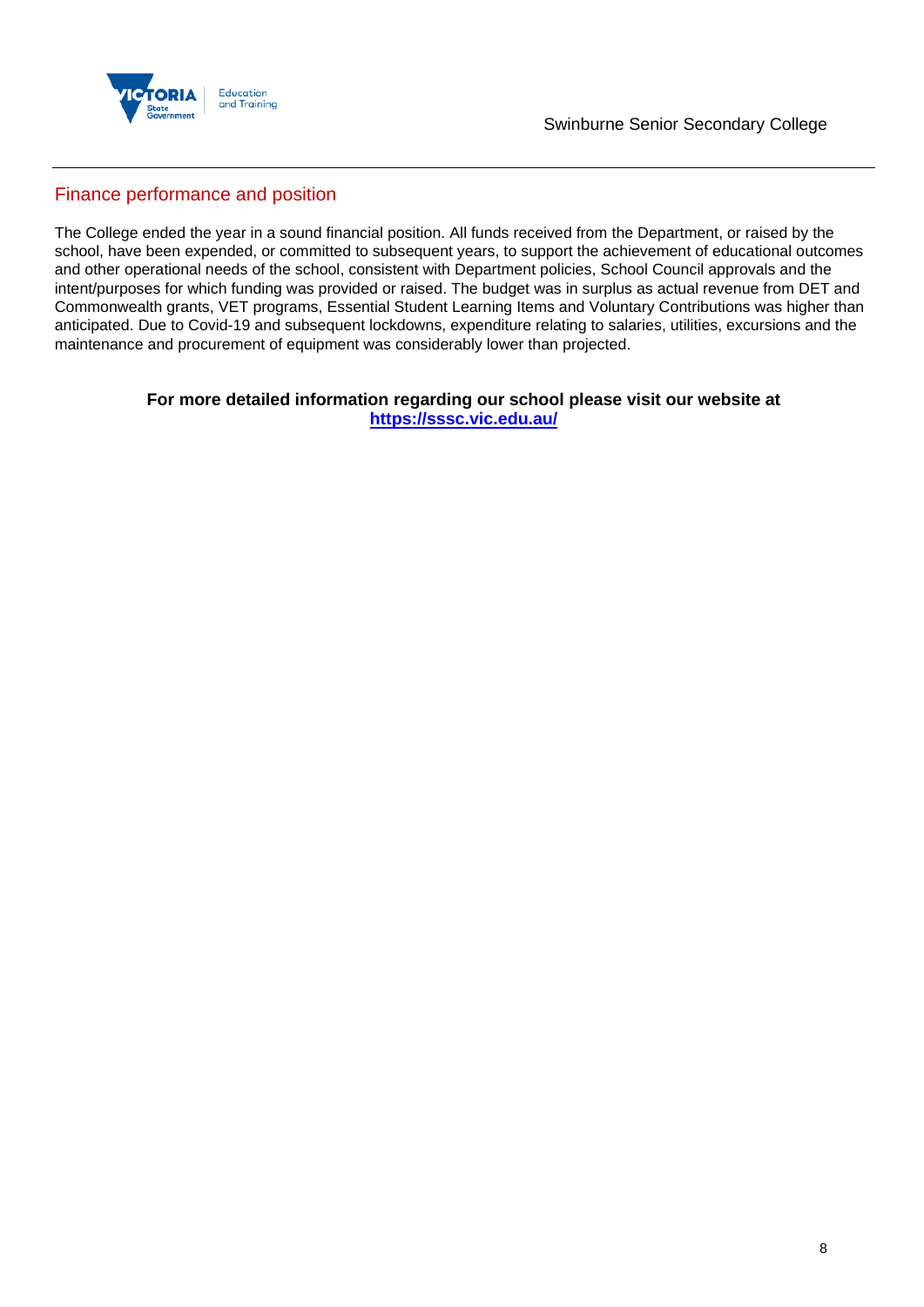

# **Performance Summary**

The Performance Summary for government schools provides an overview of how this school is contributing to the objectives of the Education State and how it compares to other Victorian government schools.

All schools work in partnership with their school community to improve outcomes for children and young people. Sharing this information with parents and the wider school community helps to support community engagement in student learning, a key priority of the Framework for Improving Student Outcomes.

Refer to the 'How to read the Annual Report' section for help on how to interpret this report.

# SCHOOL PROFILE

#### **Enrolment Profile**

A total of 426 students were enrolled at this school in 2021, 295 female and 131 male.

5 percent of students had English as an additional language and NDP percent were Aboriginal or Torres Strait Islander.

#### **Overall Socio-Economic Profile**

The overall school's socio-economic profile is based on the school's Student Family Occupation and Education index (SFOE).

SFOE is a measure of socio-educational disadvantage of a school, based on educational and employment characteristics of the parents/carers of students enrolled at the school. Possible SFOE band values are: Low, Low-Medium, Medium and High. A 'Low' band represents a low level of socio-educational disadvantage, a 'High' band represents a high level of socio-educational disadvantage.

This school's SFOE band value is: Low

#### **Parent Satisfaction Summary**

The percent endorsement by parents on their school satisfaction level, as reported in the annual Parent Opinion Survey.

Percent endorsement indicates the percent of positive responses (agree or strongly agree) from parents who responded to the survey.



#### **School Staff Survey**

The percent endorsement by staff on School Climate, as reported in the annual School Staff Survey.

Percent endorsement indicates the percent of positive responses (agree or strongly agree) from staff who responded to the survey. Data is suppressed for schools with three or less respondents to the survey for confidentiality reasons.

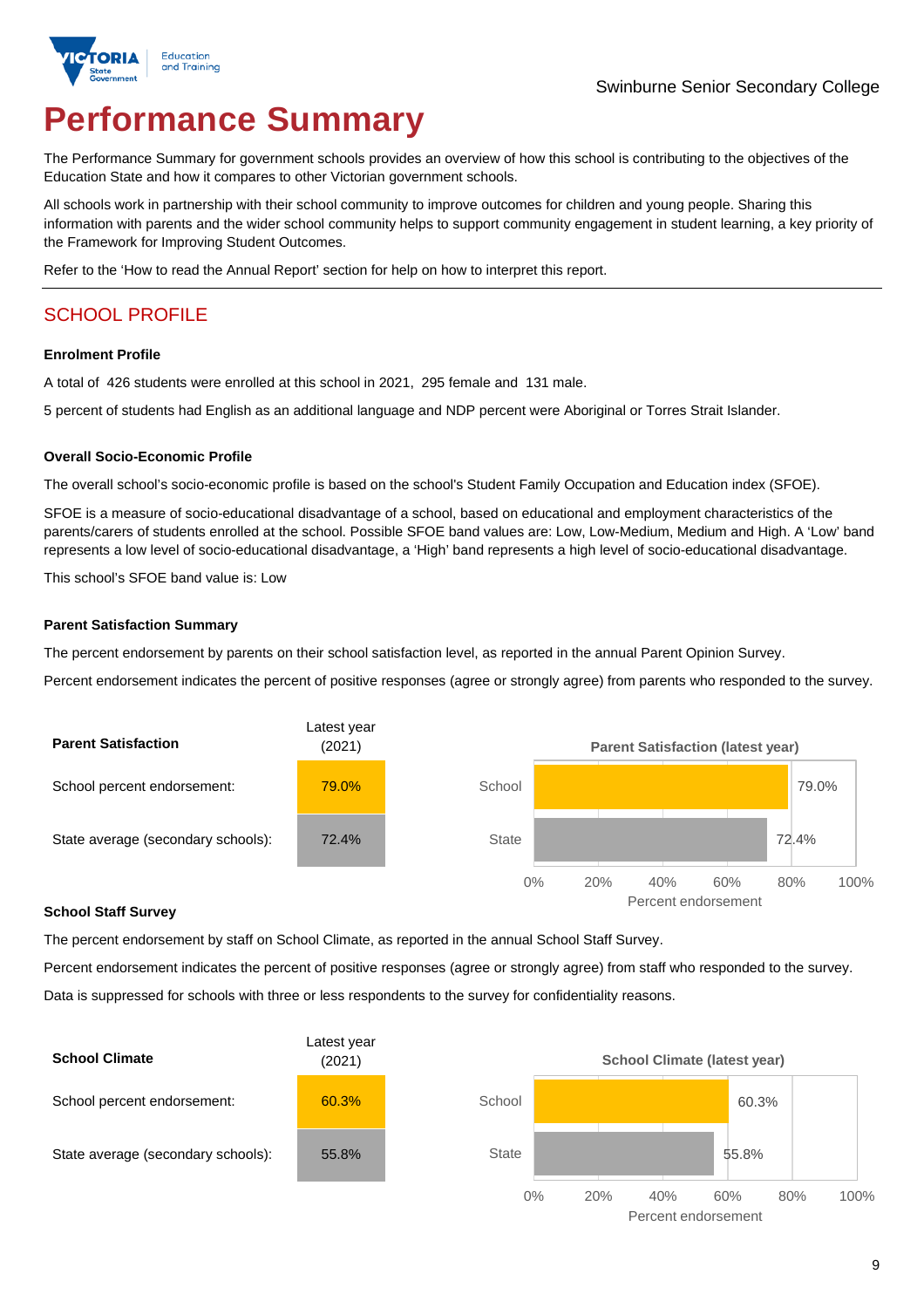

65.3%

0% 20% 40% 60% 80% 100%

Percent students at or above age expected level

# ACHIEVEMENT

*Key: 'Similar Schools' are a group of Victorian government schools that are like this school, taking into account the*  school's socioeconomic background of students, the number of non-English speaking students and the size and *location of the school.*

#### **Teacher Judgement of student achievement**

Percentage of students working at or above age expected standards in English and Mathematics.



**State** 

State average:

| 65.3% |
|-------|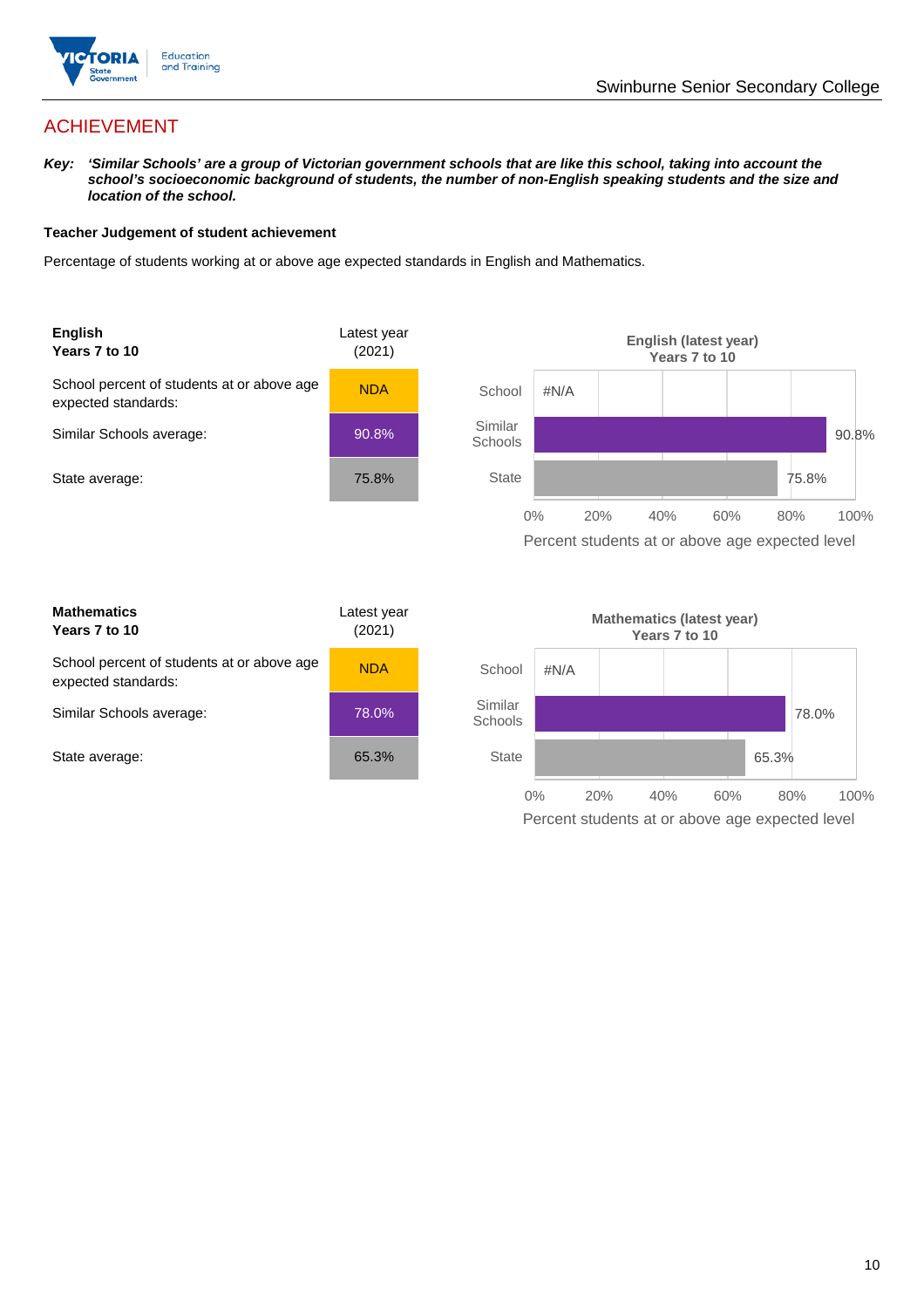

# ACHIEVEMENT (continued)

*Key: 'Similar Schools' are a group of Victorian government schools that are like this school, taking into account the school's socioeconomic background of students, the number of non-English speaking students and the size and location of the school.*

#### **NAPLAN**

Percentage of students in the top three bands of testing in NAPLAN.

Note: NAPLAN tests were not conducted in 2020, hence the 4-year average is the average of 2018, 2019 and 2021 data.

| Reading<br>Year 7                                 | Latest year<br>(2021) | 4-year<br>average |                    |         | <b>NAPLAN Reading (latest year)</b>                  | Year <sub>7</sub> |       |       |      |
|---------------------------------------------------|-----------------------|-------------------|--------------------|---------|------------------------------------------------------|-------------------|-------|-------|------|
| School percent of students in<br>top three bands: | <b>NDA</b>            | <b>NDA</b>        | School             | #N/A    |                                                      |                   |       |       |      |
| Similar Schools average:                          | 77.4%                 | 76.2%             | Similar<br>Schools |         |                                                      |                   |       | 77.4% |      |
| State average:                                    | 55.2%                 | 54.8%             | <b>State</b>       |         |                                                      |                   | 55.2% |       |      |
|                                                   |                       |                   |                    | $0\%$   | 40%<br>20%<br>Percent of students in top three bands | 60%               |       | 80%   | 100% |
| Reading<br>Year 9                                 | Latest year<br>(2021) | 4-year<br>average |                    |         | <b>NAPLAN Reading (latest year)</b>                  | Year 9            |       |       |      |
| School percent of students in<br>top three bands: | <b>NDA</b>            | <b>NDA</b>        | School             | $\#N/A$ |                                                      |                   |       |       |      |
| Similar Schools average:                          | 62.9%                 | 66.1%             | Similar<br>Schools |         |                                                      |                   | 62.9% |       |      |
| State average:                                    | 43.9%                 | 45.9%             | <b>State</b>       |         |                                                      | 43.9%             |       |       |      |
|                                                   |                       |                   |                    | $0\%$   | 20%<br>40%<br>Percent of students in top three bands |                   | 60%   | 80%   | 100% |
| <b>Numeracy</b><br>Year <sub>7</sub>              | Latest year<br>(2021) | 4-year<br>average |                    |         | <b>NAPLAN Numeracy (latest year)</b>                 | Year <sub>7</sub> |       |       |      |
| School percent of students in<br>top three bands: | <b>NDA</b>            | <b>NDA</b>        | School             | #N/A    |                                                      |                   |       |       |      |
| Similar Schools average:                          | 75.9%                 | 76.2%             | Similar<br>Schools |         |                                                      |                   |       | 75.9% |      |
| State average:                                    | 55.2%                 | 55.3%             | <b>State</b>       |         |                                                      |                   | 55.2% |       |      |
|                                                   |                       |                   |                    | $0\%$   | 20%<br>40%<br>Percent of students in top three bands |                   | 60%   | 80%   | 100% |
| <b>Numeracy</b><br>Year 9                         | Latest year<br>(2021) | 4-year<br>average |                    |         | <b>NAPLAN Numeracy (latest year)</b>                 | Year 9            |       |       |      |
| School percent of students in<br>top three bands: | <b>NDA</b>            | <b>NDA</b>        | School             | #N/A    |                                                      |                   |       |       |      |
| Similar Schools average:                          | 63.5%                 | 66.5%             | Similar<br>Schools |         |                                                      |                   | 63.5% |       |      |
| State average:                                    | 45.0%                 | 46.8%             | <b>State</b>       |         |                                                      | 45.0%             |       |       |      |
|                                                   |                       |                   |                    |         |                                                      |                   |       |       |      |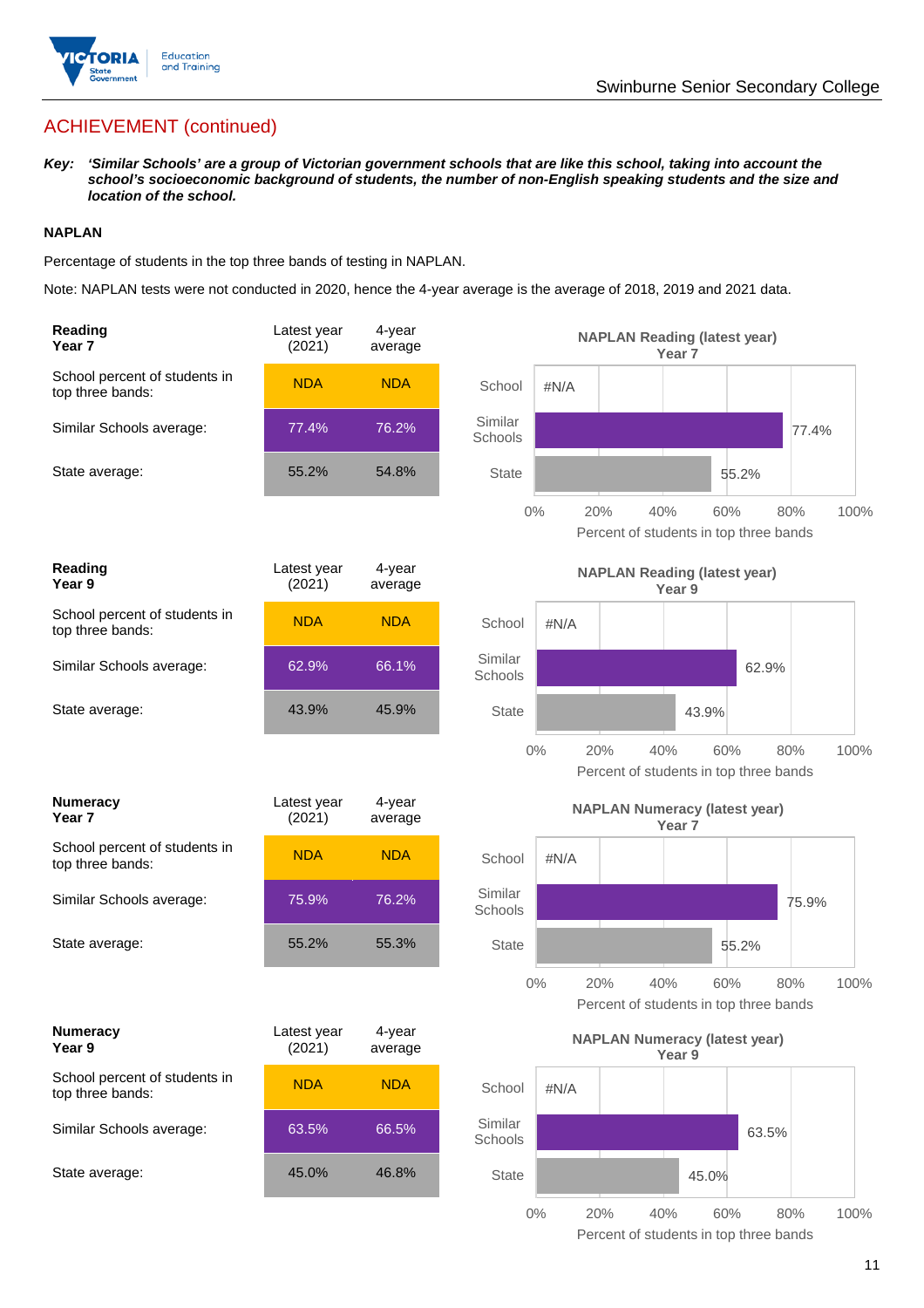

## Swinburne Senior Secondary College

# ACHIEVEMENT (continued)

#### **NAPLAN Learning Gain**

NAPLAN learning gain is determined by comparing a student's current year result relative to the results of all 'similar' Victorian students (i.e., students in all sectors in the same year level who had the same score two years prior). If the current year result is in the top 25 percent, their gain level is categorised as 'High'; middle 50 percent is 'Medium'; bottom 25 percent is 'Low'.

#### **Learning Gain Year 5 (2019) to Year 7 (2021)**



**N** Low Gain **H** Medium Gain **High Gain** 

#### **Learning Gain Year 7 (2019) to Year 9 (2021)**

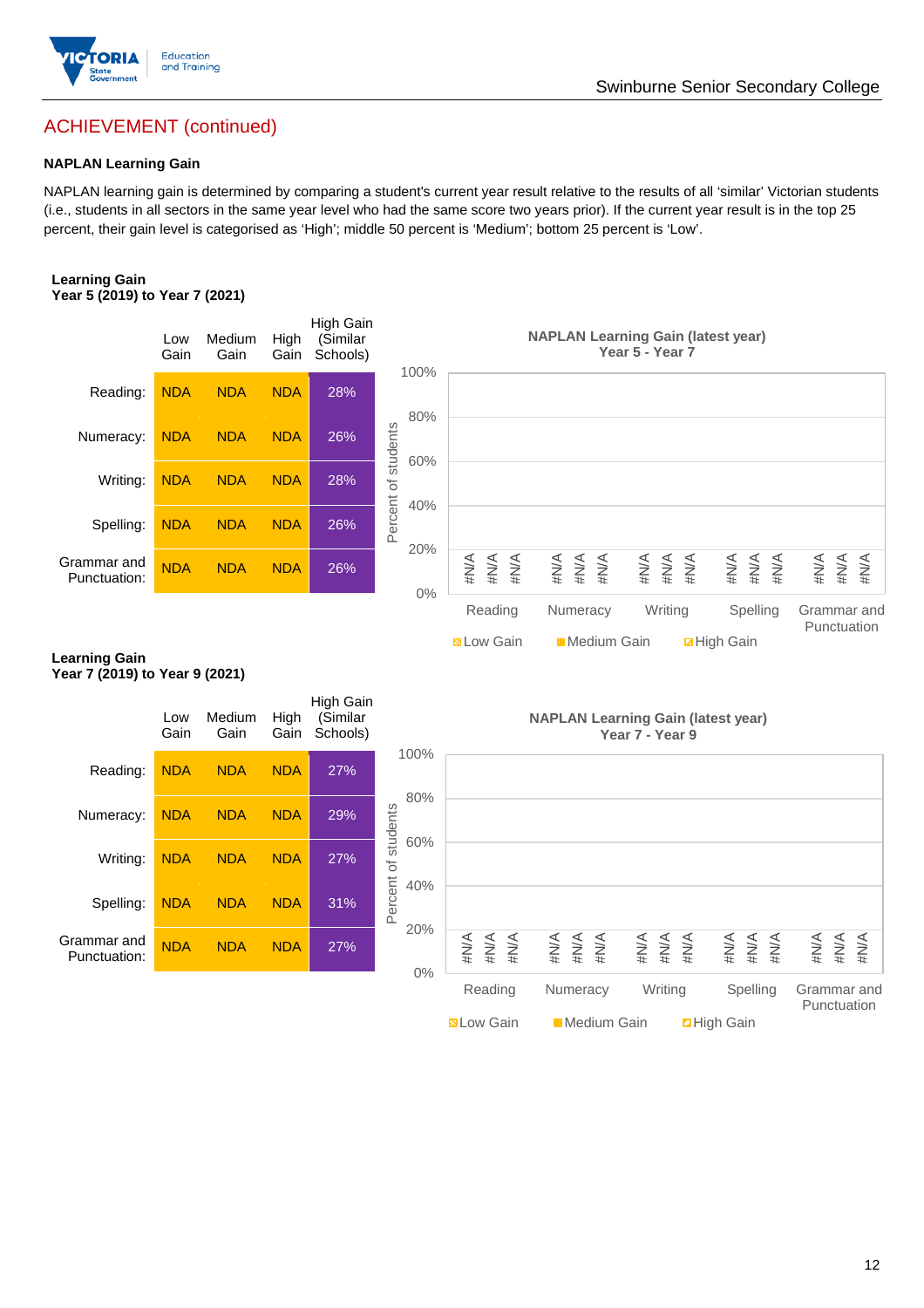

# ACHIEVEMENT (continued)

#### **Victorian Certificate of Education (VCE)**

Mean study score from all VCE subjects undertaken by students at this school. This includes all Unit 3 and 4 studies (including those completed in Year 11) and any VCE VET studies awarded a study score.

The maximum student study score is 50 and the state-wide mean (including government and non-government schools) is set at 30.



\* *Due to COVID-19, there may be some under-reporting of VET completed competencies from schools due to students still completing outstanding 2021 VET units in 2022.*

## ENGAGEMENT

*Key: 'Similar Schools' are a group of Victorian government schools that are like this school, taking into account the school's socioeconomic background of students, the number of non-English speaking students and the size and location of the school.*

#### **Average Number of Student Absence Days**

Absence from school can impact on students' learning. Common reasons for non-attendance include illness and extended family holidays. Absence and attendance data in 2020 and 2021 may have been influenced by local COVID-19.



Average number of absence days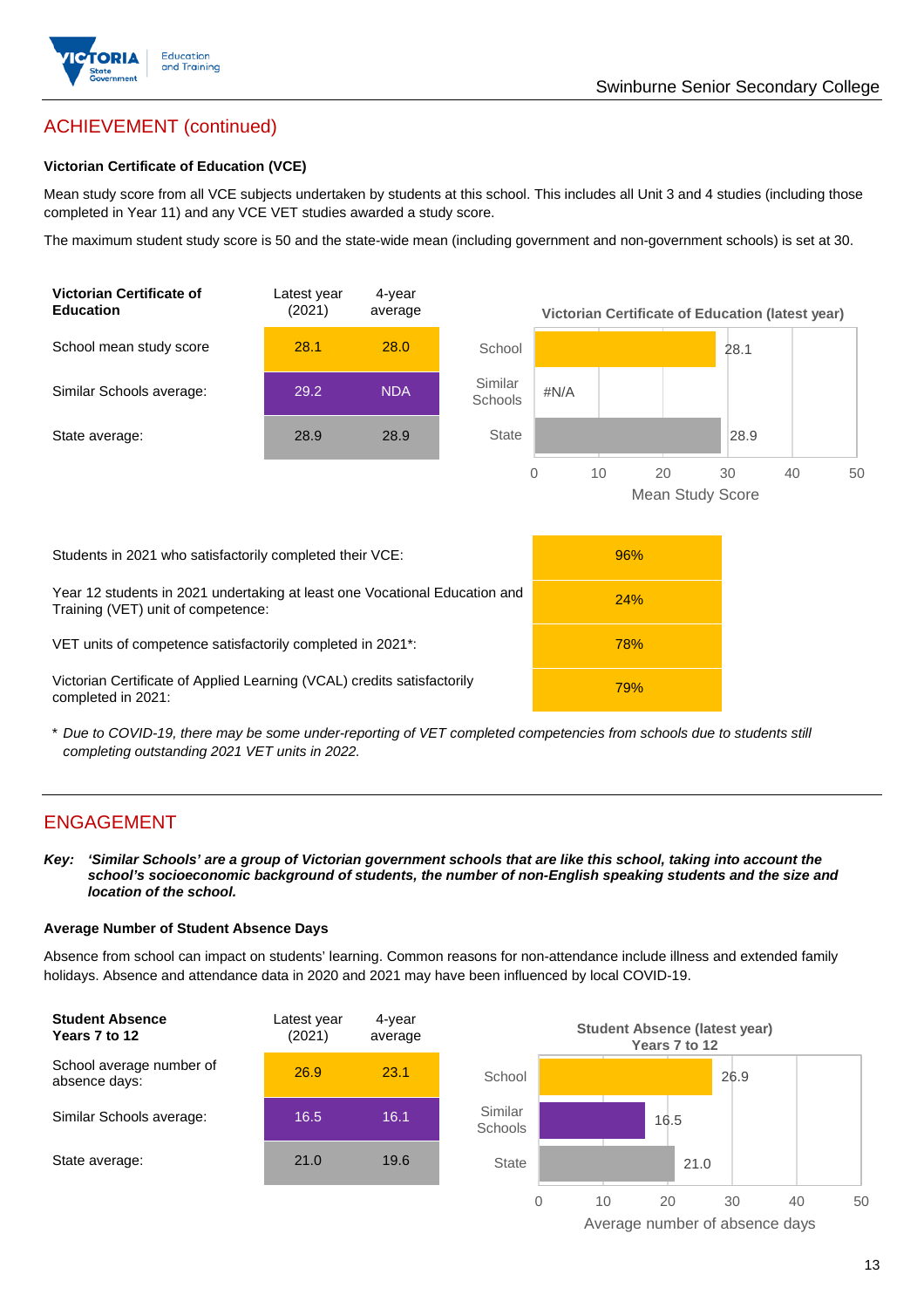

# ENGAGEMENT (continued)

#### **Attendance Rate (latest year)**

|                                             | Year 7 | Year 8     | Year 9     | Year 10    | Year 11 | Year 12 |
|---------------------------------------------|--------|------------|------------|------------|---------|---------|
| Attendance Rate by year level<br>$(2021)$ : | NDA    | <b>NDA</b> | <b>NDA</b> | <b>NDA</b> | 84%     | 89%     |

#### **Student Retention**

Percentage of Year 7 students who remain at the school through to Year 10.



#### **Students exiting to further studies or full-time employment**

Percentage of students from Years 10 to 12 going on to further studies or full-time employment.

Note: This measure refers to data from the year when students exited the school. Data excludes destinations recorded as 'Unknown'.

![](_page_13_Figure_11.jpeg)

Percent of students with positive destinations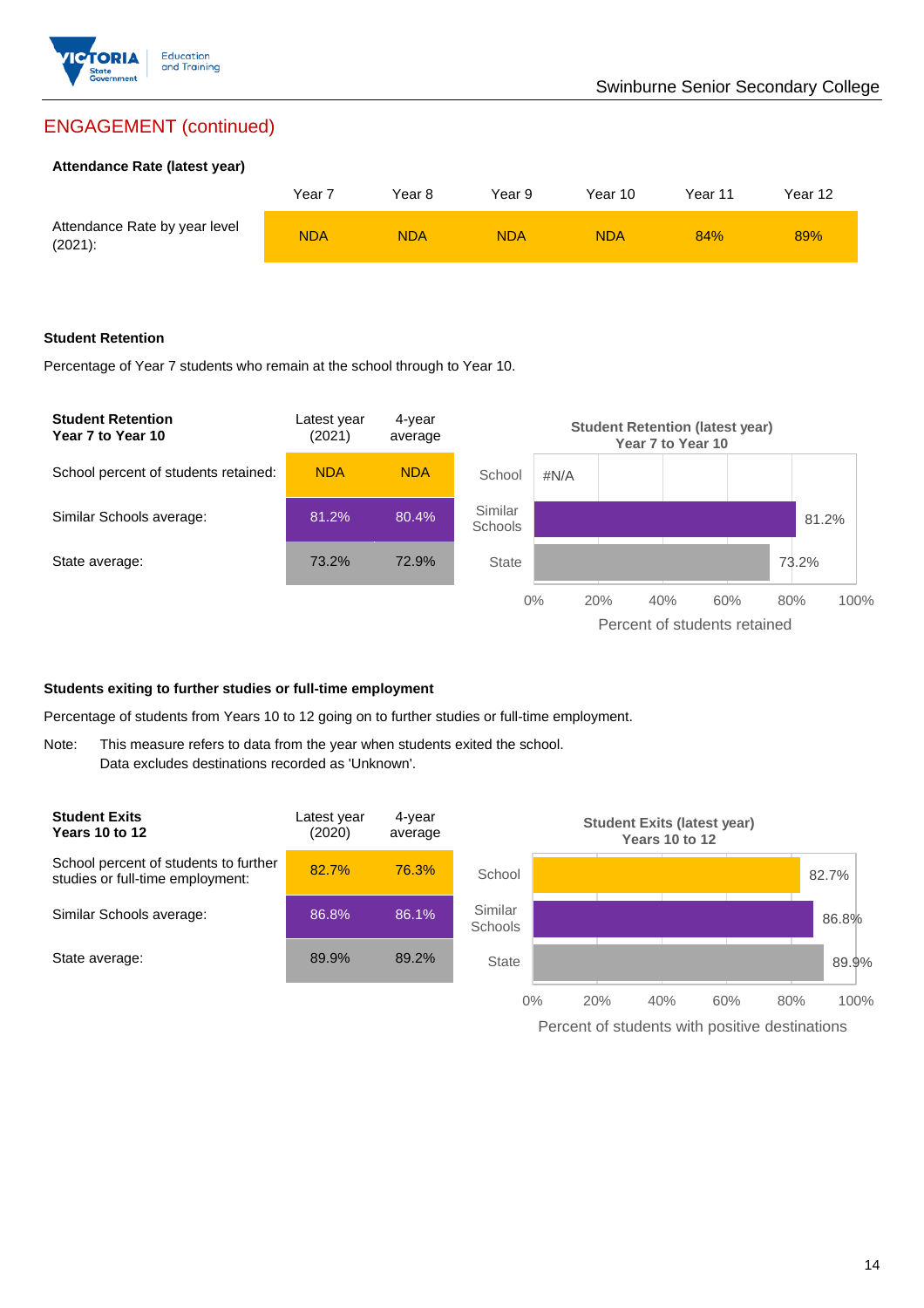![](_page_14_Picture_0.jpeg)

## **WELLBEING**

*Key: 'Similar Schools' are a group of Victorian government schools that are like this school, taking into account the*  school's socioeconomic background of students, the number of non-English speaking students and the size and *location of the school.*

#### **Student Attitudes to School – Sense of Connectedness**

The percent endorsement on Sense of Connectedness factor, as reported in the Attitudes to School Survey completed annually by Victorian government school students, indicates the percent of positive responses (agree or strongly agree).

![](_page_14_Figure_6.jpeg)

*Due to lower participation rates, differences in the timing of the survey/length of survey period and the general impact of Covid19 across 2020 and 2021, data are often not comparable with previous years or within similar school groups. Care should be taken when interpreting these results.*

![](_page_14_Figure_8.jpeg)

#### **Student Attitudes to School – Management of Bullying**

The percent endorsement on Management of Bullying factor, as reported in the Attitudes to School Survey completed annually by Victorian government school students, indicates the percent of positive responses (agree or strongly agree).

| <b>Management of Bullying</b><br>Years 7 to 12 | Latest year<br>(2021) | 4-year<br>average |  |
|------------------------------------------------|-----------------------|-------------------|--|
| School percent endorsement:                    | 65.4%                 | 74.1%             |  |
| Similar Schools average:                       | 54.8%                 | 59.2%             |  |
| State average:                                 | 53.3%                 | 56.8%             |  |

*Due to lower participation rates, differences in the timing of the survey/length of survey period and the general impact of Covid19 across 2020 and 2021, data are often not comparable with previous years or within similar school groups. Care should be taken when interpreting these results.*

![](_page_14_Figure_13.jpeg)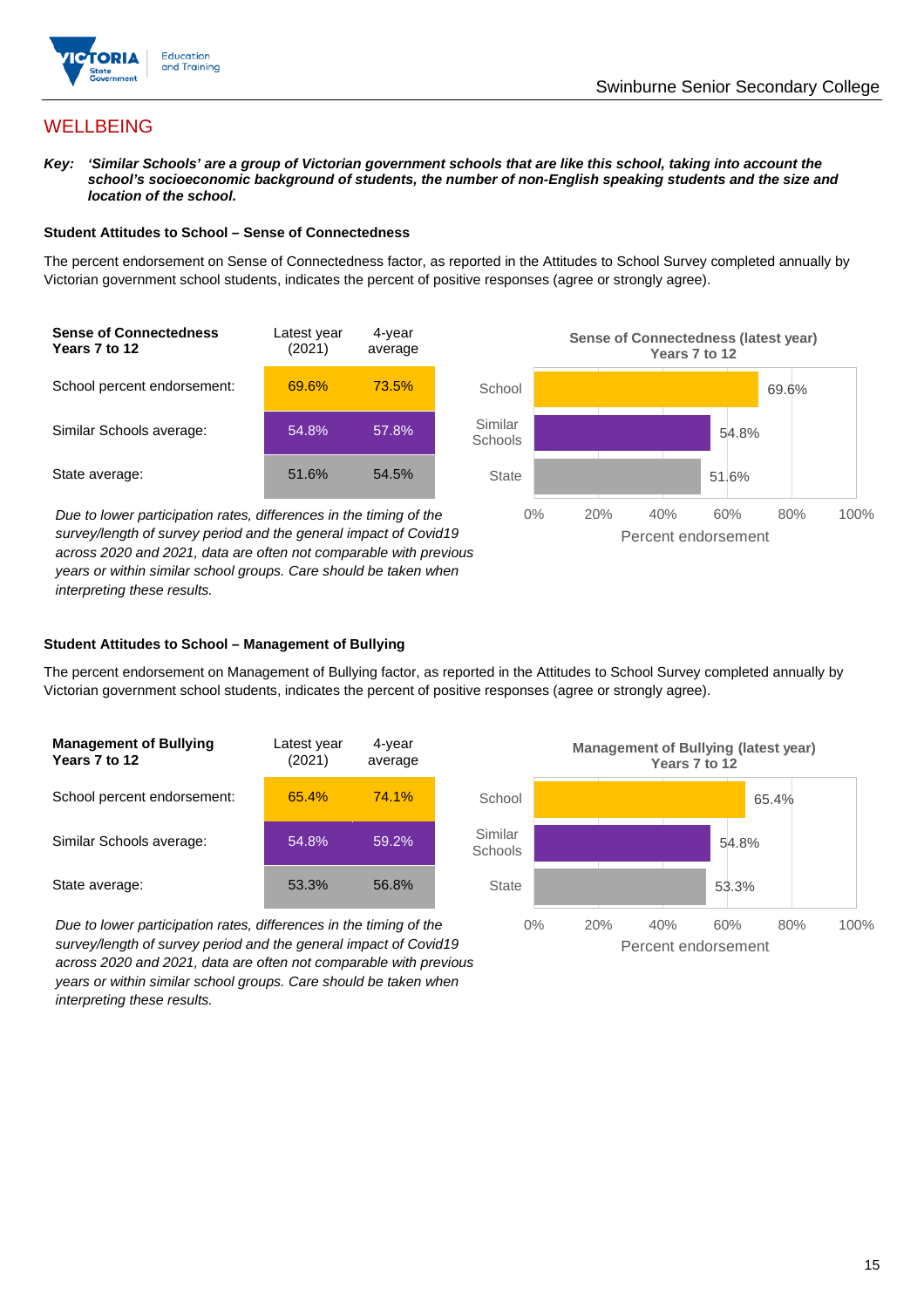![](_page_15_Picture_0.jpeg)

# **Financial Performance and Position**

FINANCIAL PERFORMANCE - OPERATING STATEMENT SUMMARY FOR THE YEAR ENDING 31 DECEMBER, 2021

| <b>Revenue</b>                  | <b>Actual</b> |
|---------------------------------|---------------|
| <b>Student Resource Package</b> | \$4,628,090   |
| Government Provided DET Grants  | \$702,814     |
| Government Grants Commonwealth  | \$8,873       |
| <b>Government Grants State</b>  | \$53,254      |
| <b>Revenue Other</b>            | \$214,900     |
| <b>Locally Raised Funds</b>     | \$357,759     |
| <b>Capital Grants</b>           | \$0           |
| <b>Total Operating Revenue</b>  | \$5,965,690   |

| Equity $1$                                          | <b>Actual</b> |
|-----------------------------------------------------|---------------|
| Equity (Social Disadvantage)                        | \$14,322      |
| Equity (Catch Up)                                   | \$6,633       |
| <b>Transition Funding</b>                           | \$0           |
| Equity (Social Disadvantage - Extraordinary Growth) | \$0           |
| <b>Equity Total</b>                                 | \$20,955      |

| <b>Expenditure</b>                    | <b>Actual</b> |
|---------------------------------------|---------------|
| Student Resource Package <sup>2</sup> | \$4,643,415   |
| Adjustments                           | \$0           |
| <b>Books &amp; Publications</b>       | \$2,194       |
| Camps/Excursions/Activities           | \$100,965     |
| <b>Communication Costs</b>            | \$19,275      |
| Consumables                           | \$134,925     |
| Miscellaneous Expense <sup>3</sup>    | \$21,788      |
| <b>Professional Development</b>       | \$27,013      |
| Equipment/Maintenance/Hire            | \$94,752      |
| <b>Property Services</b>              | \$116,305     |
| Salaries & Allowances <sup>4</sup>    | \$247,036     |
| <b>Support Services</b>               | \$380,996     |
| Trading & Fundraising                 | \$5,699       |
| Motor Vehicle Expenses                | \$3,085       |
| Travel & Subsistence                  | \$0           |
| <b>Utilities</b>                      | \$78,678      |
| <b>Total Operating Expenditure</b>    | \$5,876,126   |
| <b>Net Operating Surplus/-Deficit</b> | \$89,563      |
| <b>Asset Acquisitions</b>             | \$11,364      |

(1) The equity funding reported above is a subset of the overall revenue reported by the school.

(2) Student Resource Package Expenditure figures are as of 10 Mar 2022 and are subject to change during the reconciliation process.

(3) Miscellaneous Expenses include bank charges, administration expenses, insurance and taxation charges.

(4) Salaries and Allowances refers to school-level payroll.